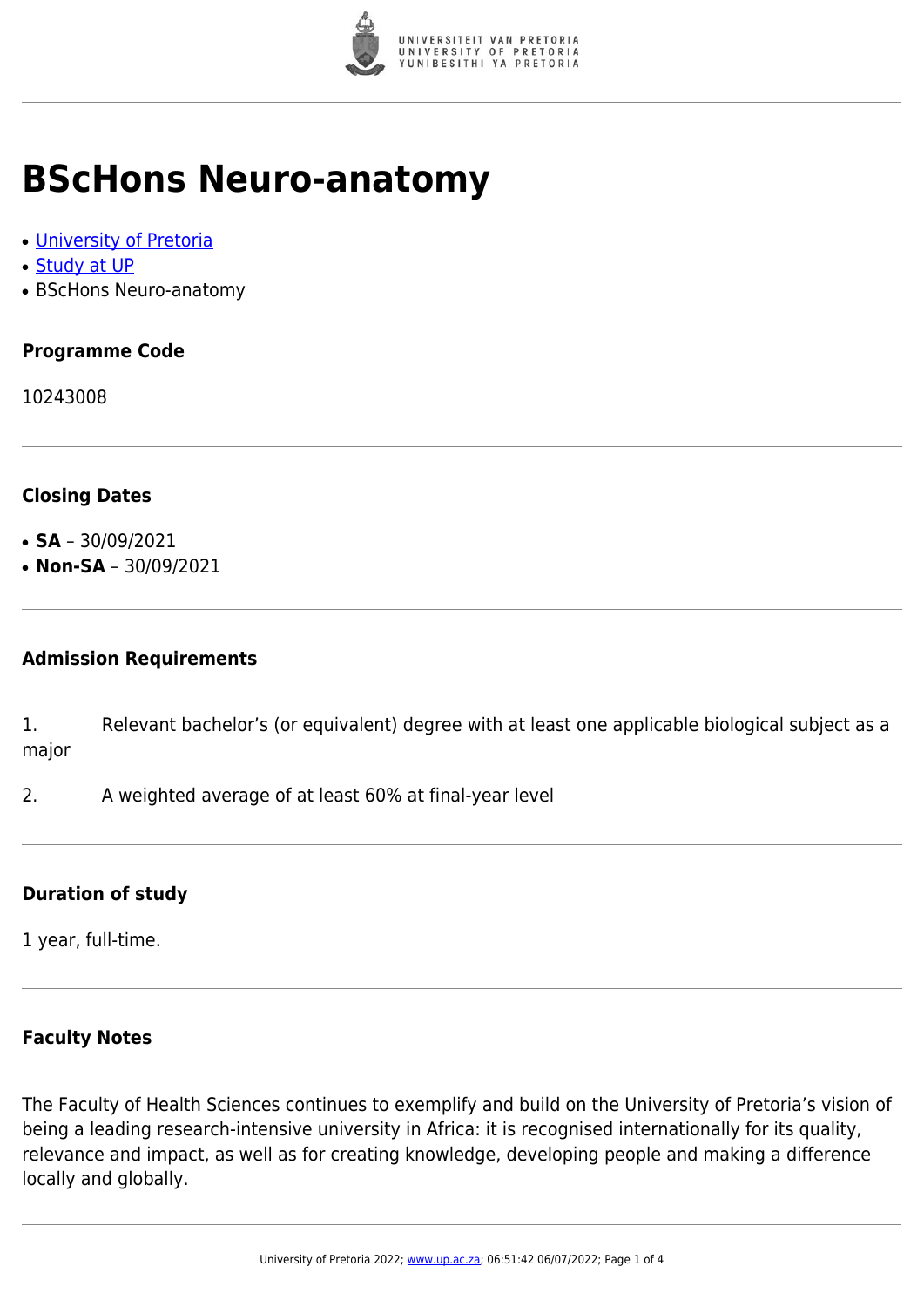

The Faculty is home to 5 500 undergraduate and 1 500 postgraduate students, including medical and dental fellowship training in more than 40 disciplines.

The Faculty's research output has grown, in response to the need for research that is relevant to the improvement of health and health care and advancing medicine in South Africa, Africa and globally.

#### **Enquiries about the programme**

**Name:** Prof A van Schoor **Tel:** 012 319 2315 **E-Mail:** albert.vanschoor@up.ac.za



**How to apply**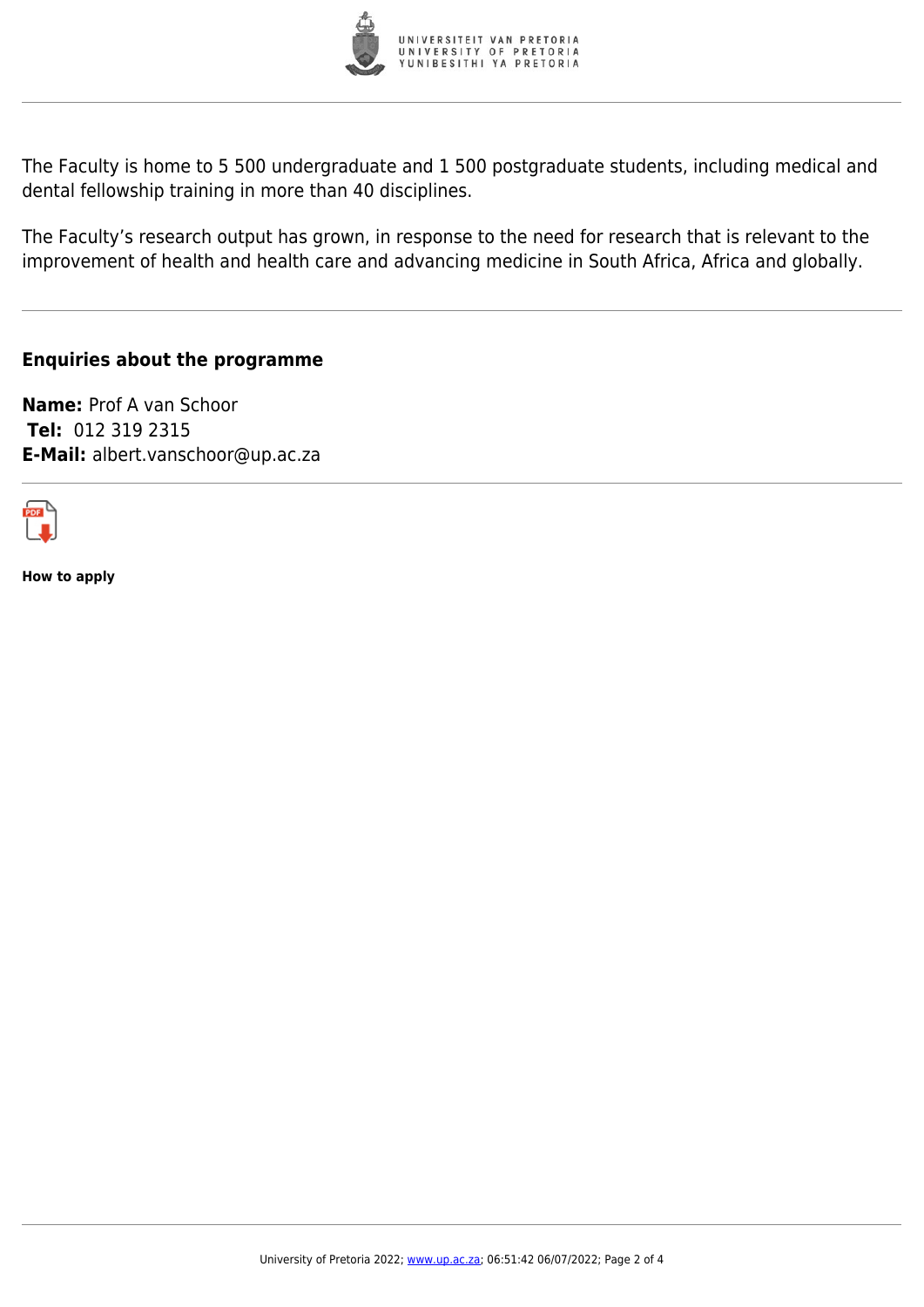



# **Online Application**